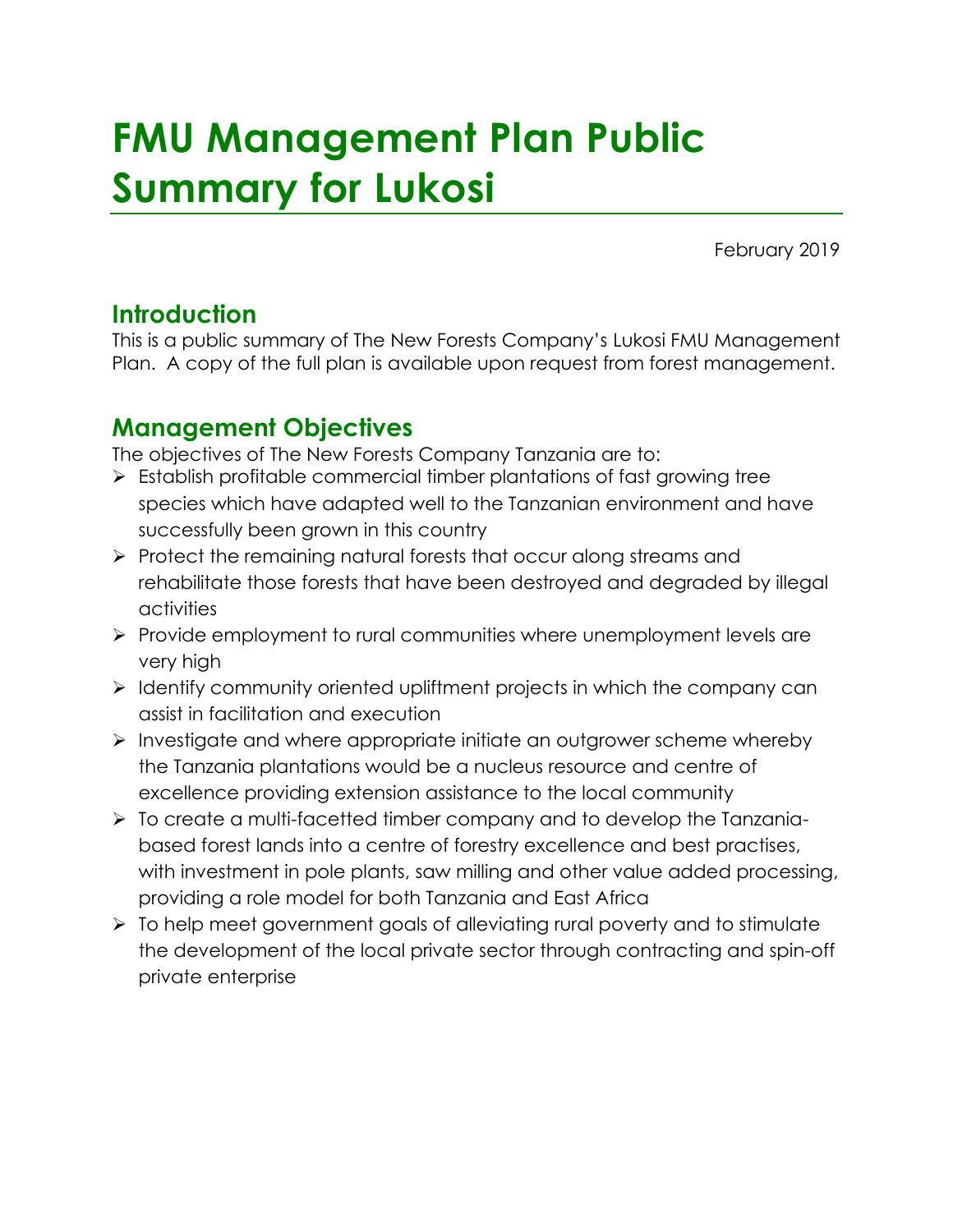# **Description**

#### **Description of the Forest Resources to be Managed**

The New Forests Company (Tanzania), (NFC), Lukosi FMU area is located in Kilolo District in Iringa Region. The plantation area covers three wards of Dabaga, Idete and Ukwega. The FMU has a total area of 2 328 ha. The FMU is of fast growing exotic species (mainly *Eucalyptus* and *Pinus*), grown for poles and sawlogs.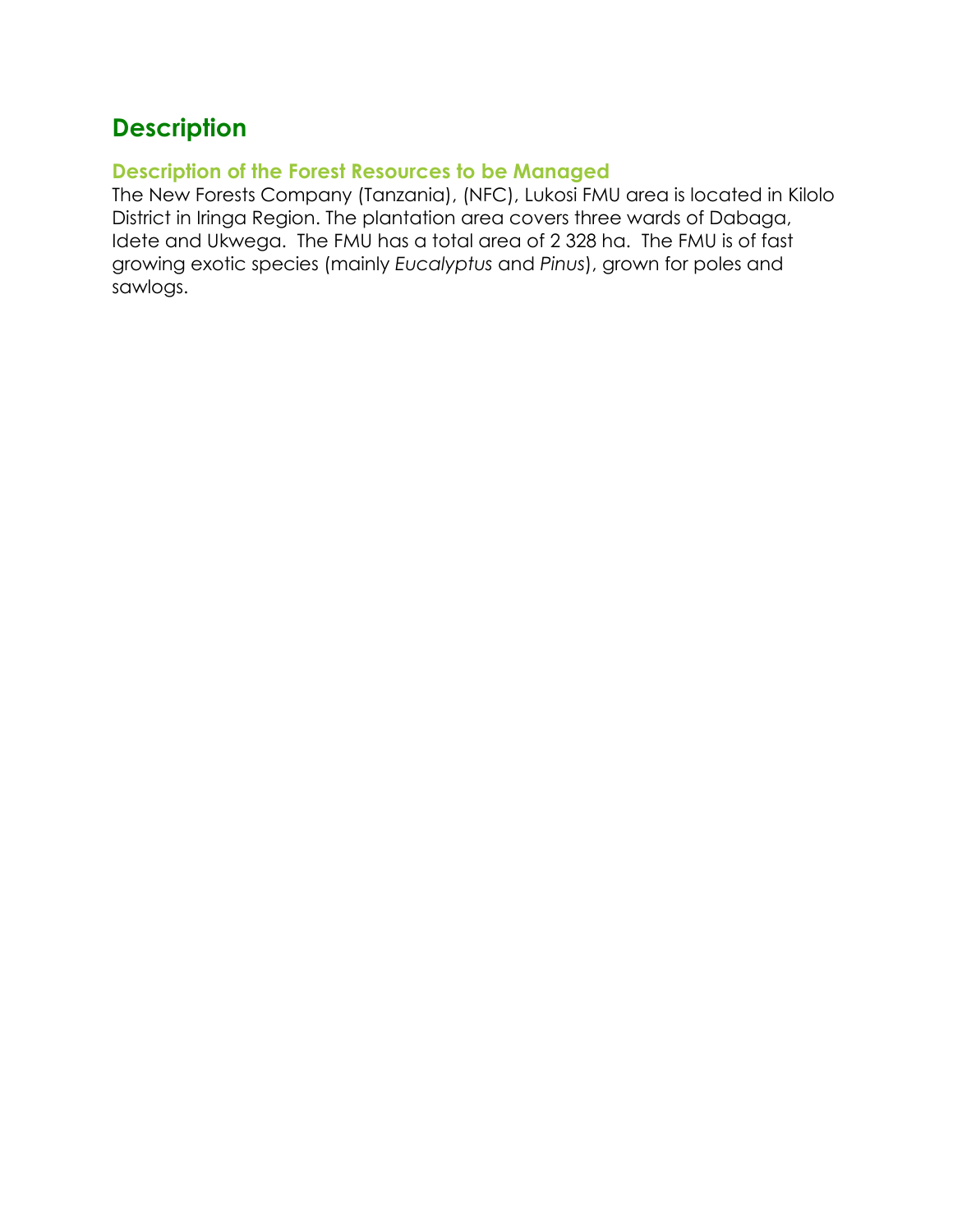

*Map 1: Lukosi Plantation*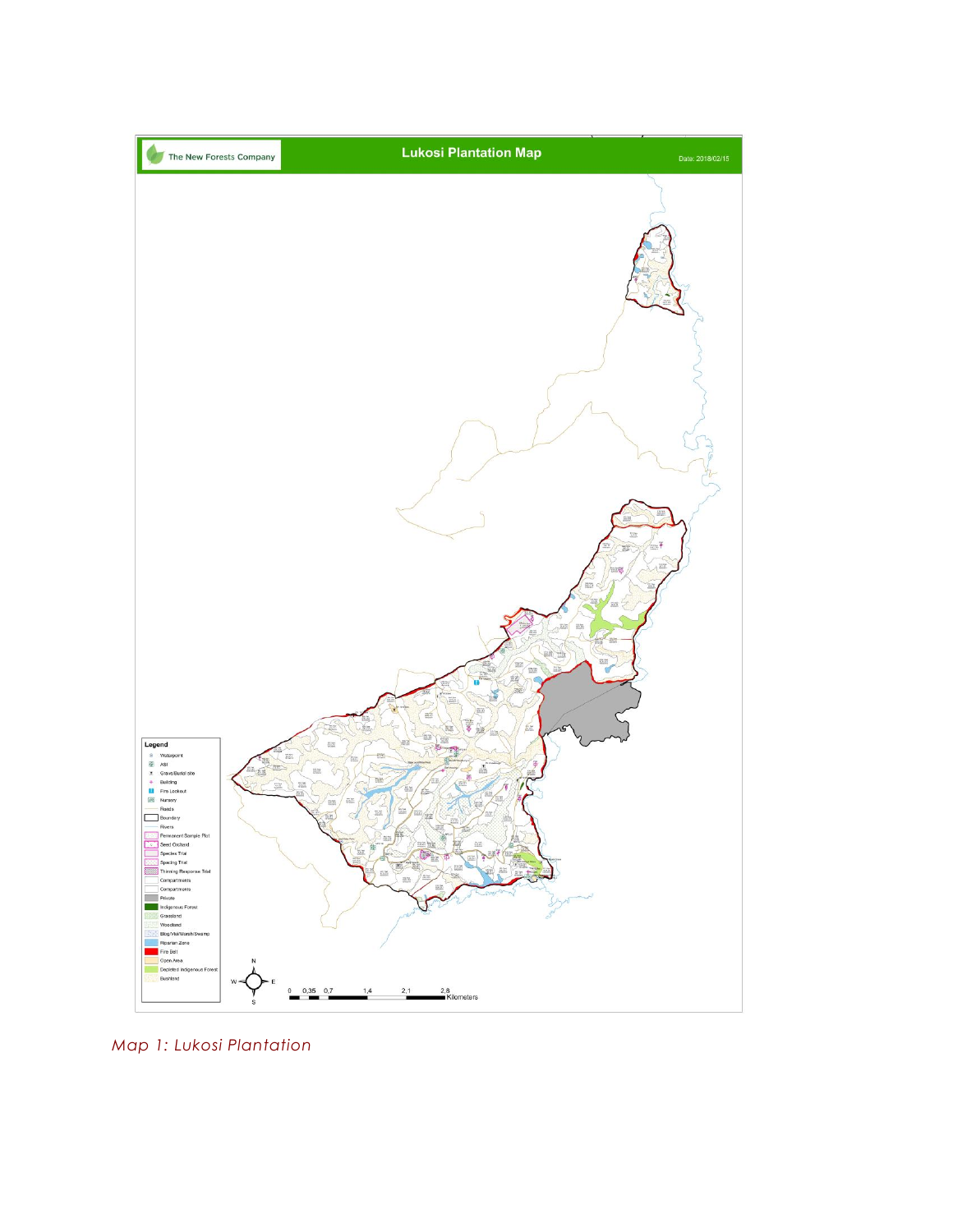#### **Natural Environment**

The area is within the eastern Afromontane biodiversity hotspot which makes it a good repository of different biodiversity (flora and fauna) and endemic species. Though three potential high conservation value points were noted in the biological diversity study, none of them meet the required criteria for high conservation values. The area has some rare, threatened and endangered species, *Polemaetus bellicosus* (Martial Eagle) listed as vulnerable, *Syncerus caffer* (Buffalo) least concern, *Colobus guereza* (Black and White Colobus) least concern, and *Dissotis arborescens* listed as threatened. The area has a wide altitudinal range and high rainfall.

#### **Land Use and Ownership Status**

The FMU is on land that is on a long term lease from the Government of the United Republic of Tanzania.

#### **Socio-Economic Conditions**

The surrounding rural communities are subsistence farmers, and farm tea and coffee on plantations. NFC has also contributed positively through community projects towards infrastructure development. Firewood and charcoal are the main sources of fuel in the area.

# **Rationale for Rate of Annual Harvest and Species Selection**

#### **Rationale for Rate of Annual Harvest**

Sustainability is the main driver for determining the rate of annual harvest, coupled with forest normalisation.

#### **Rationale for Species Selection**

NFC only plants exotic tree species. Provenance trials and species selection are not applicable.

## **Provisions for Monitoring of Forest Growth and Dynamics**

The FMU has permanent sample plots that are measured annually. This data is used for monitoring and planning purposes.

## **Environmental Safeguards**

#### **HCV Attributes**

The FMU does not have any high conservation values, despite it being in a biodiversity hotspot.